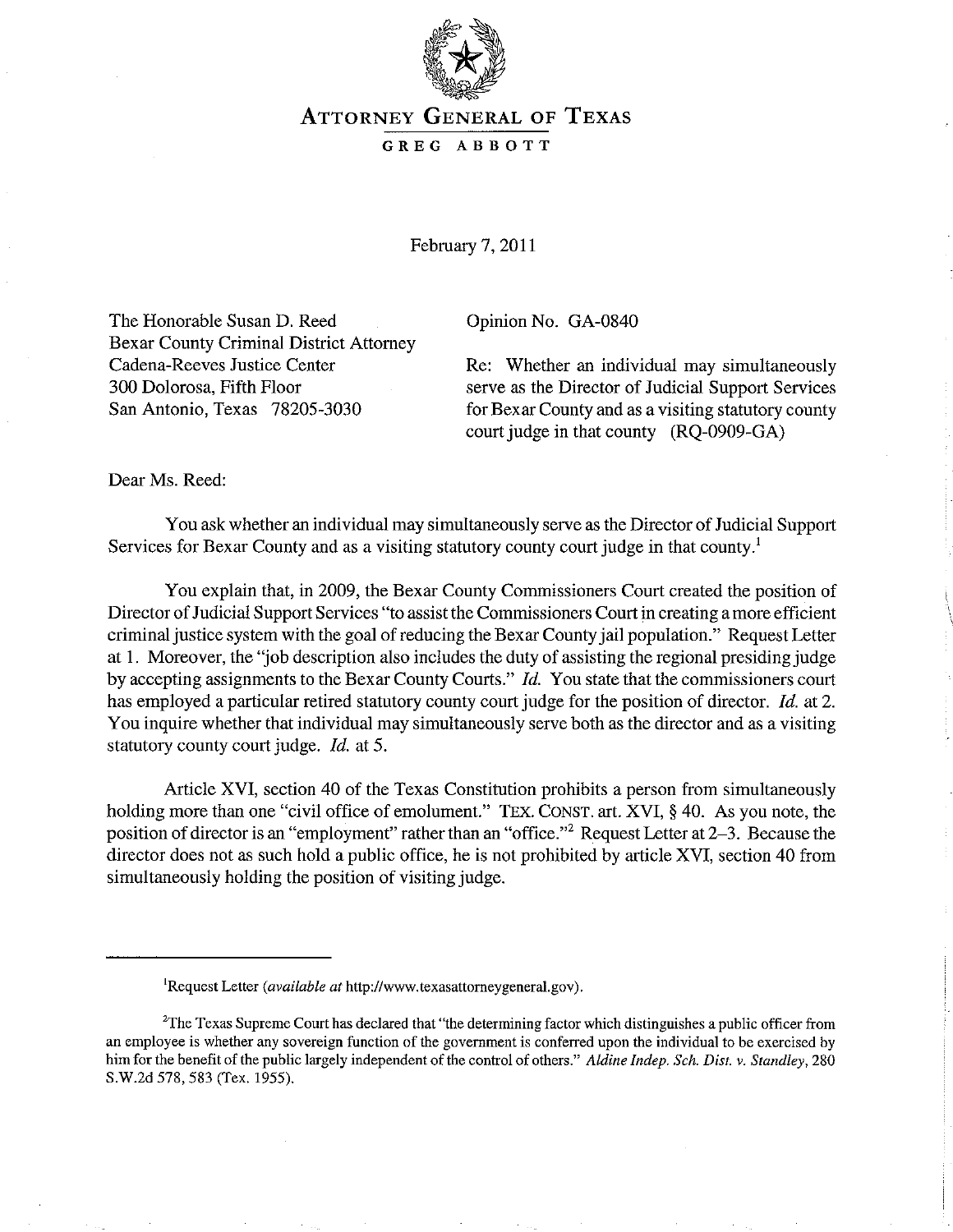We must also consider the possible applicability of the common-law doctrine of incompatibility to your question. That doctrine acts to prevent conflicts in three situations: selfappointment, self-employment, and conflicting loyalties. *See* Tex. Att'y Gen. Op. No. GA-0766 (201O) at 1. Neither self-appointment nor self-employment is applicable in the situation you pose, because the commissioners court, rather than the visiting judge, both appoints and employs the director. Likewise, the regional presiding judge, rather than the director, appoints the visiting judge, and the commissioners court, as the administrative arm of the county, serves as his employer.

Conflicting loyalties incompatibility "prohibits an individual from simultaneously holding two positions that would prevent him ... from exercising independent and disinterested judgment in either or both positions." Tex. Att'y Gen. Op. No. GA-0169 (2004) at 2. It is now well established that, in order for conflicting loyalties incompatibility to apply, each position must constitute an "office." Tex. Att'y Gen. Op. Nos. GA-0766 (2010) at 1-2, GA-0538 (2007) at 2, GA-0402 (2006) at 2, GA-0393 (2006) at 3. Because, as we have indicated, the position of director is not an "office," it follows that conflicting loyalties incompatibility is not a bar to the simultaneous service at issue here.

Because you inquire about the legal validity of a judge's service, we note that questions regarding the ethical propriety of the issue you raise should be addressed to the State Commission on Judicial Conduct. *See* Tex. Att'yGen. Op. No. GA-065l (2008) at 6.<sup>3</sup>

<sup>&</sup>lt;sup>3</sup>In an official statement issued in 2000, the Commission observed that, under the Code of Judicial Conduct, "an act that is legal is not necessarily an act that is ethical." *See STATE COMM'N ON JUDICIAL CONDUCT*, PUBLIC STA1EMENTNo. PS-2000-1 (Mar. 24, 2000), *available at* http://www.scjc.state.tx.us/pdf/psIPS-2000-I.pdf(last visited Jan. 31, 2011).